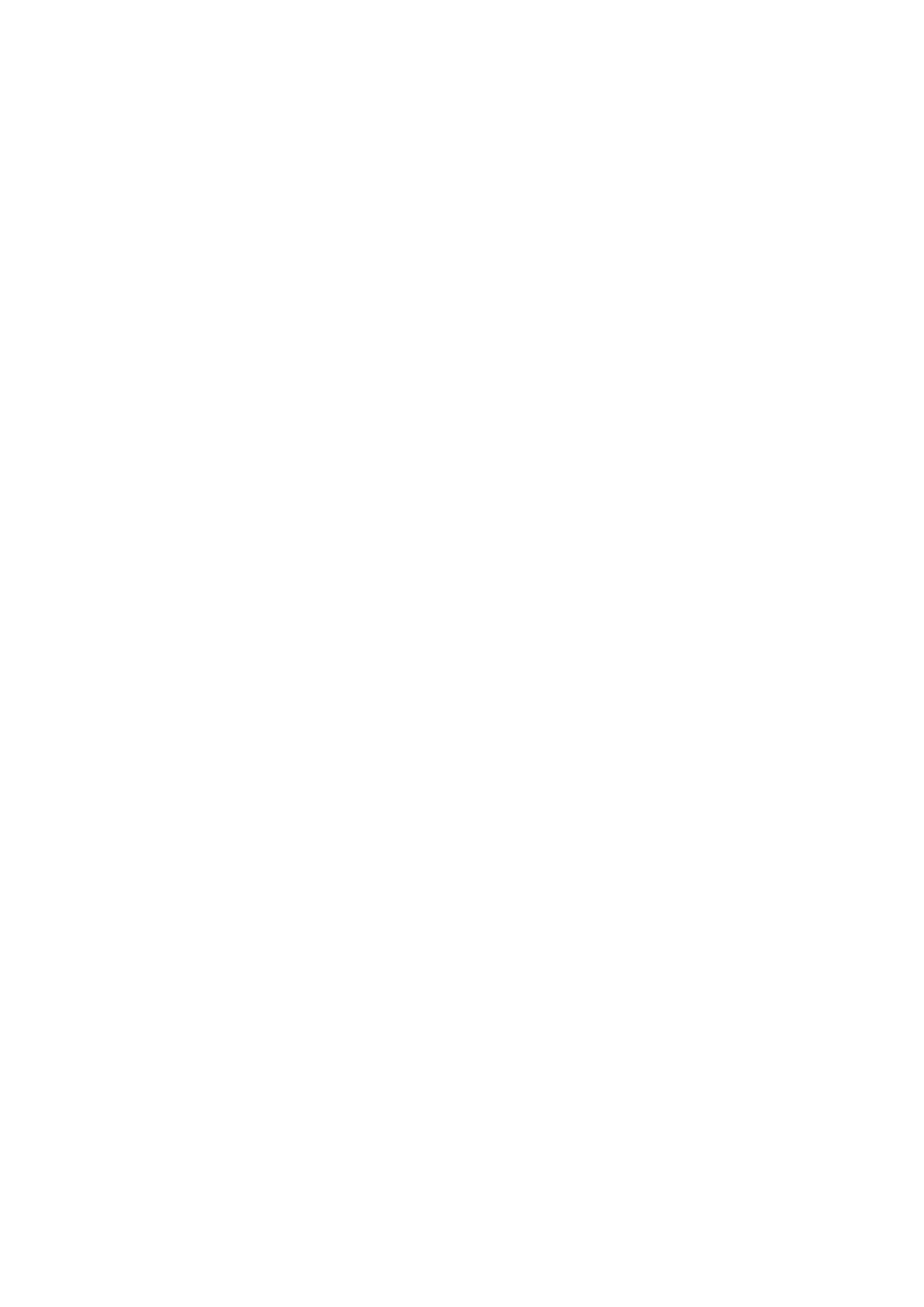# 11. Towards user-friendly early detection acoustic devices and automated monitoring for Red Palm Weevil management

# R. W. Mankin1

#### <sup>1</sup>USDA ARS CMAVE, 1700 SW 23<sup>rd</sup> Dr, Gainesville, FL 32608, USA E-mail: Richard.Mankin@ars.usda.gov

# Abstract

Early detection of hidden Red Palm Weevil (RPW) infestations in field environments is a difficult but important component of RPW management. Unfortunately there are few externally visible signs of early infestation, and scouts trying to survey and target them must carefully inspect the bases or crowns of palm trees to discover adult entry holes in individual trees. Larvae can be detected by acoustic methods, but with current technology, skilled persons must identify where to insert acoustic probes, and they must use complicated signal analyses to help distinguish RPW sounds from other insects and background noise. Each field location has somewhat different background noise, and it is best to measure general background noise spectral profiles, i.e., "background sound fingerprints," in advance to optimize RPW identification. In addition, inspections must be done when it is quietest, usually early in the day, to optimize detectability. With the adoption of such measurement procedures, current technology has been successful in detecting RPW infestations in field tests in the Caribbean, Spain, Saudi Arabia, and Israel. Experience gained from these studies is being applied towards development of user-friendly, lowcost detection devices.

Recent increases in the computing power and a decrease in the costs of microcontroller systems has generated considerable interest in their use for insect pest management. In this report, we present examples of how combinations of microcontrollers with extremely sensitive piezoelectric devices or inexpensive microphone systems can be used for auralization, storage, and digital signal processing of insect sounds in trees in field environments. Progress also is occurring in the development of Matlab and other software to automate and optimize the discrimination of insect sounds from background noise on microcontroller platforms. Further development of these hardware and software tools has potential to expand the applicability of early detection technology so that it is not just useful for research but becomes a widely used tool for RPW pest management.

Keywords: behavior, spectral fingerprint, microcontroller, scouting, mapping.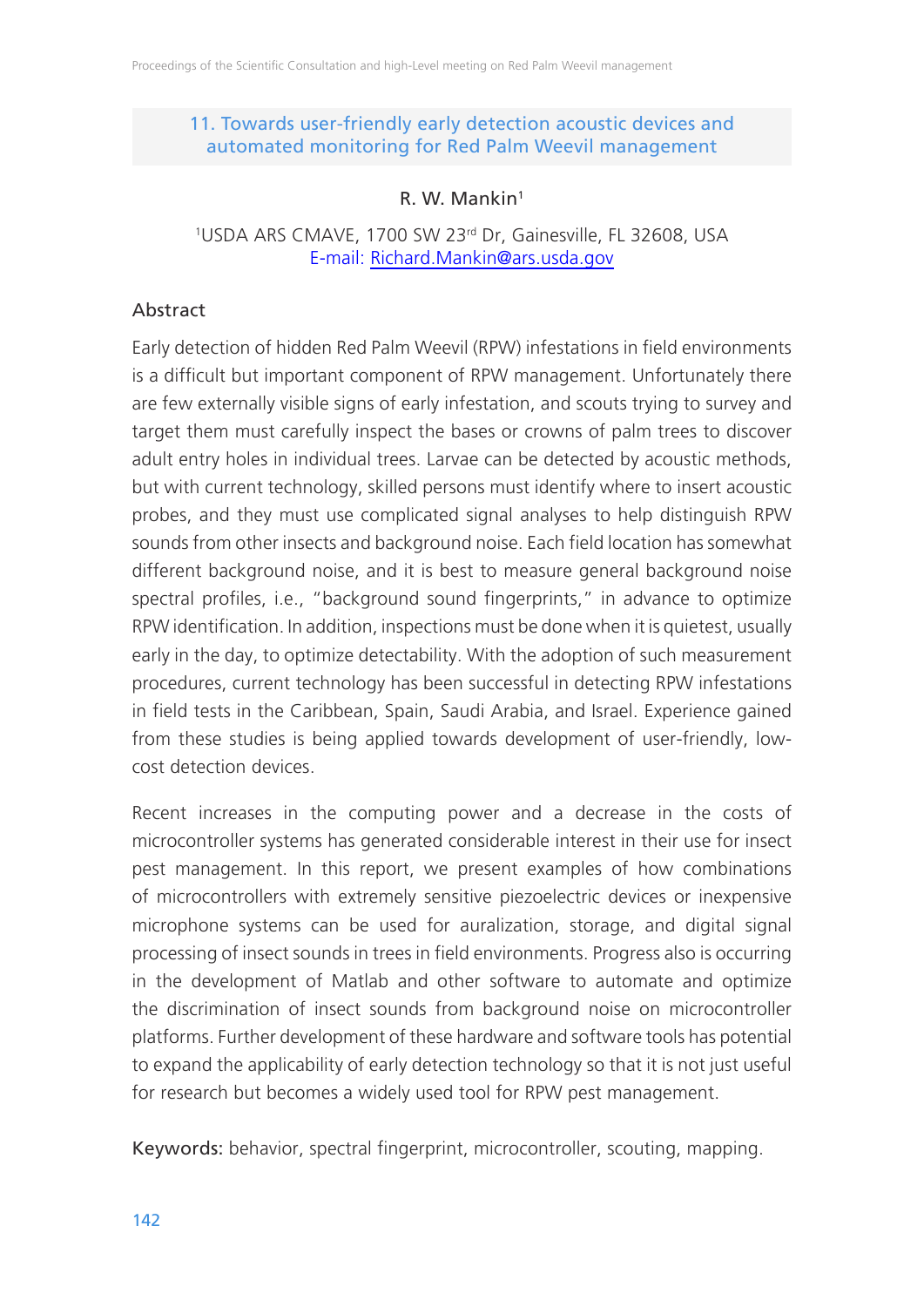# 1. Current acoustic detection technology

Because RPW larvae feed internally in palm tree trunks, they are difficult to detect in palm groves before the occurrence of economic damage, and infested offshoots or trees often are transported inadvertently to nearby orchards; consequently, early detection has become an important component of RPW management (Mukhtar *et al*., 2011). Acoustic technology has been used for detection of hidden RPW infestations since von Laar, 2002 and Al Manie *et al*., 2003, began investigations early in this century. All stages of large *Rhynchophorus* spp. can be detected acoustically except for the egg (Herrick and Mankin, 2012; Dosunmu *et al*., 2014).

Several different types of acoustic detection system have been used successfully to detect RPW larval sounds in the laboratory and the field, e.g. (Pinhas *et al*., 2008, Potamitis *et al*., 2009, Siriwardena *et al*., 2010, Rach *et al*., 2013, Mankin *et al*., 2016a), and automated systems have been developed that identify spectral and temporal patterns in the RPW larval feeding and movement activities which help distinguish the larval sounds from background noise (Pinhas *et al*. 2008, Mankin *et al*. 2008a,b). It is frequently observed, however, that scouts and grove managers would benefit from lower-cost, more user-friendly and more automated systems. In addition, some of the components of the originally developed systems are no longer sold, including the digital recorders previously used in field studies (Model HD-P2, TEAC Corp. Montebello, CA; and model PMD661, Marantz, Mahwah, NJ). Thus it is necessary to update recommendations continually for equipment most useful for RPW acoustic detection. To address such concerns, electronic microcontroller systems and embedded software have been developed that reduce costs and improve the user-friendliness of the acoustic detection systems.

## 2. Novel automated microcontroller platforms for RPW acoustic detection

Figure 9. Prototype insect acoustic detector in a waterproofed box with external connections from two contact microphones

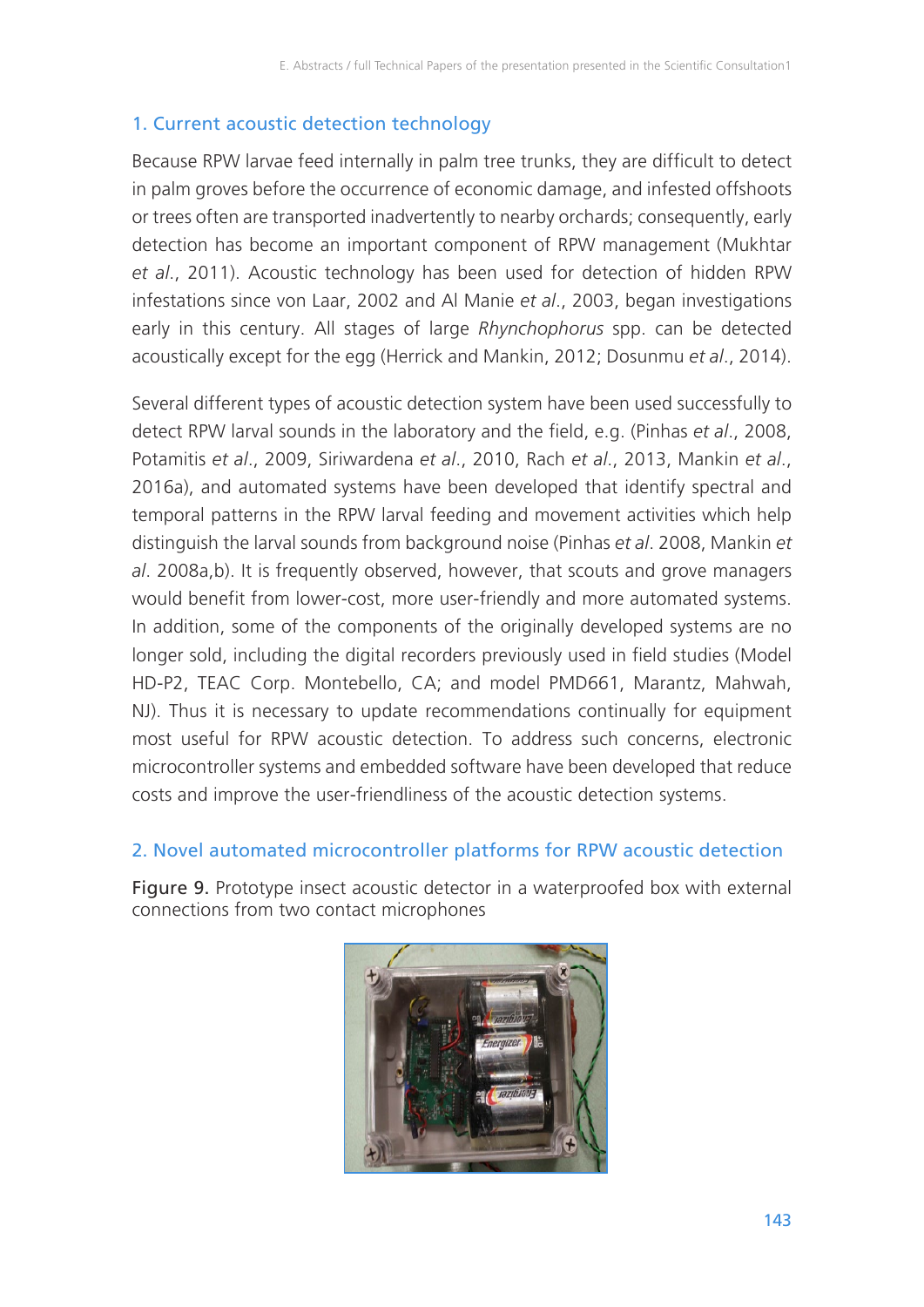The introduction of microcontroller platforms such as Arduino Uno (Arduino Inc., Ivrea Italy) and Atmel SAMG55 (Atmel, San Jose, CA) has enabled development of low-cost detection systems that retain many features of the existing instruments while providing on-board signal processing and memory storage (Mankin *et al*., 2016b), a prototype of which is shown above in Fig. 1. In field studies with red maple trees infested with Asian longhorned beetle larvae that are similar in size to RPW (Mankin *et al*., 2008b), the effectiveness of low-cost electret microphones was compared to piezoelectric sensors that had greater overall sensitivity but much higher cost. The primary microphone was attached to the trunk near the expected location of a larva. To reduce the effects of background noise, two microphones were included in the system and signals from the second microphone, connected to the trunk about 0.5 m from the recording site, were subtracted from the primary microphone. This canceled out many background signals initiated at long distances from the recording site. Examples of sounds collected by the prototype are shown in Fig. 2.

Figure 10. Examples of vibrational signals recorded from Asian longhorned beetle larvae (horizontal axis is scaled in seconds): A) oscillogram showing multiple impulses, B) spectrogram showing signal energy at different frequencies, with darker shades of impulses indicating frequencies of greatest energy.



The prototype system recorded and analyzed larval sounds with frequencies up to about 5 kHz with good fidelity for 10% of the cost of an AED-2010 system with digital recorder. However, the microphone was damaged easily when moving among different recording sites, and other options to improve the robustness and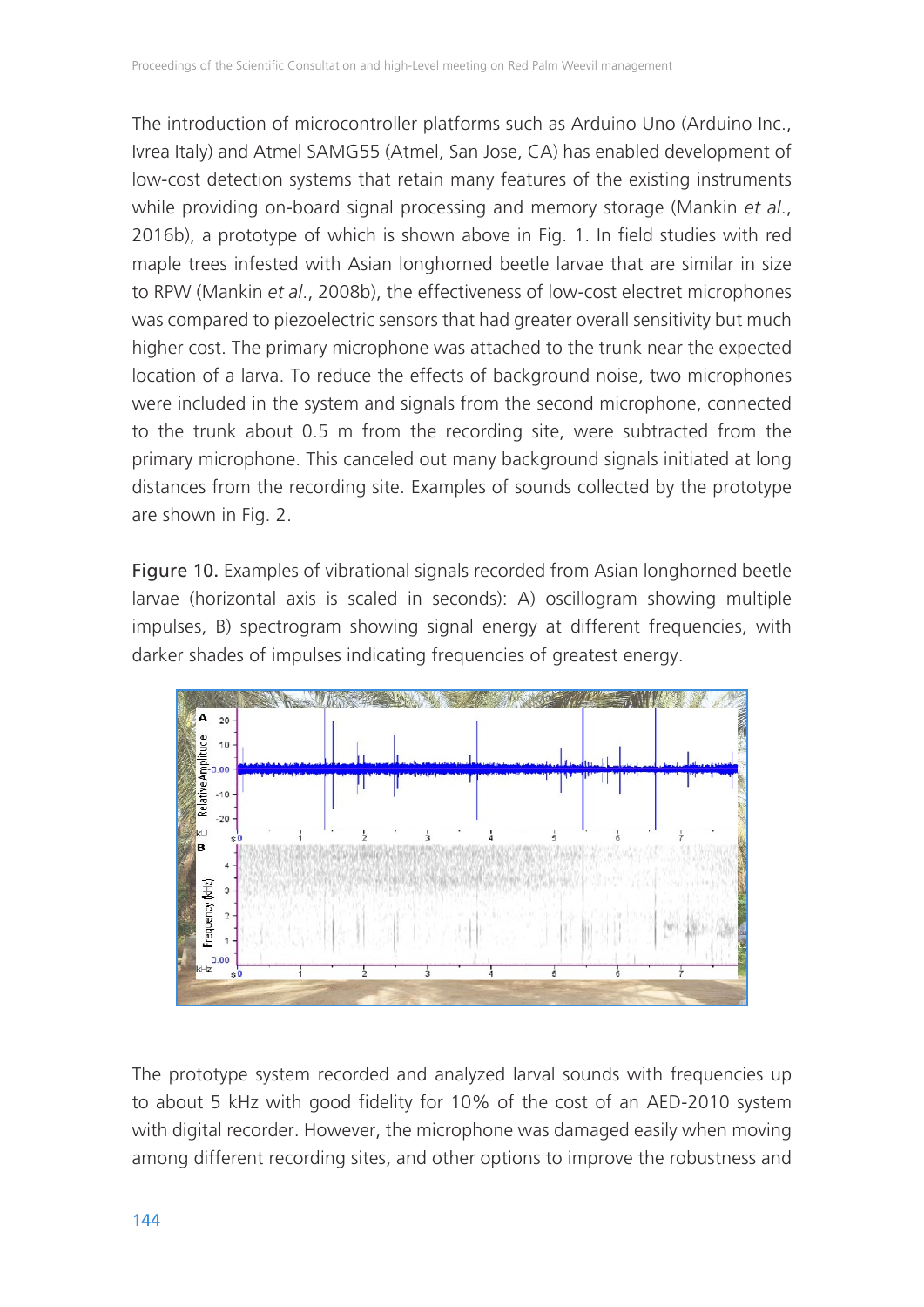ease of use of the prototype are being tested. Some of the software needed for improved automated discrimination of insect sounds from background noise can be implemented only on larger microcontroller platforms that are more costly than the current version. Consequently, it is anticipated that newer versions will include faster digital processing and more memory, and power will be consumed at a lower rate to extend battery life. Because many of the current field studies make use of Global Positioning System (GPS) coordinates for mapping of RPW infestations (e.g. Mankin *et al*., 2016a), the new devices could be made more user-friendly by including GPS features in the software. Additionally, prototypes are under construction that incorporates piezoelectric sensors, which are more sensitive to insect vibrations than the lower-cost electret microphones.

# 3. Other recently reported automated RPW monitoring devices

In addition to the prototype acoustic detection device, reports of other automated monitoring devices have been advertised recently or reported in journals. An example is a report from www.agrint.net about seismic, smart sensors for intree RPW detection. Potamitis and Rigakis (2015) reported on an automated pheromone E-trap for RPW that uses an optoelectronic sensor coupled to a microcontroller platform to sense when the insect falls into the pheromone trap and then transmits time of detection to a cell phone or network interface linked through a Global System for Mobile communications protocols. Psirofonia *et al*. (2017) reported on the use of unmanned aerial vehicles to identify visible signs of RPW infestation in palm tree plantations. Agenor Mafra-Neto of Iscatech (Riverside, CA) produces similar technology. Pontikakos *et al*., 2015, reported on a locationaware risk assessment system for management of RPW in urban areas. Real-time mapping of field-site status is offered by DroneDeploy.com (San Francisco, CA), which may be useful to identify potentially infested trees in areas without access to cloud services. All of these devices have incorporated GPS features into their software for ease of mapping infestations.

## Acknowledgments

Colleagues who collaborated in this research include H. Y. Al-Ayedh (King Abdulaziz City for Science and Technology), Y. Aldryhim (King Saud University), Barukh Rohde, (University of Florida), Nathan Herrick (Florida A&M University), Muhammad Haseeb (Florida A&M University), and Abe Brun-Kestler (Custom Engineered Solutions, West Hempstead, NY). Supported was provided in part by the King Abdulaziz City for Science and Technology, Saudi Arabia, Project Number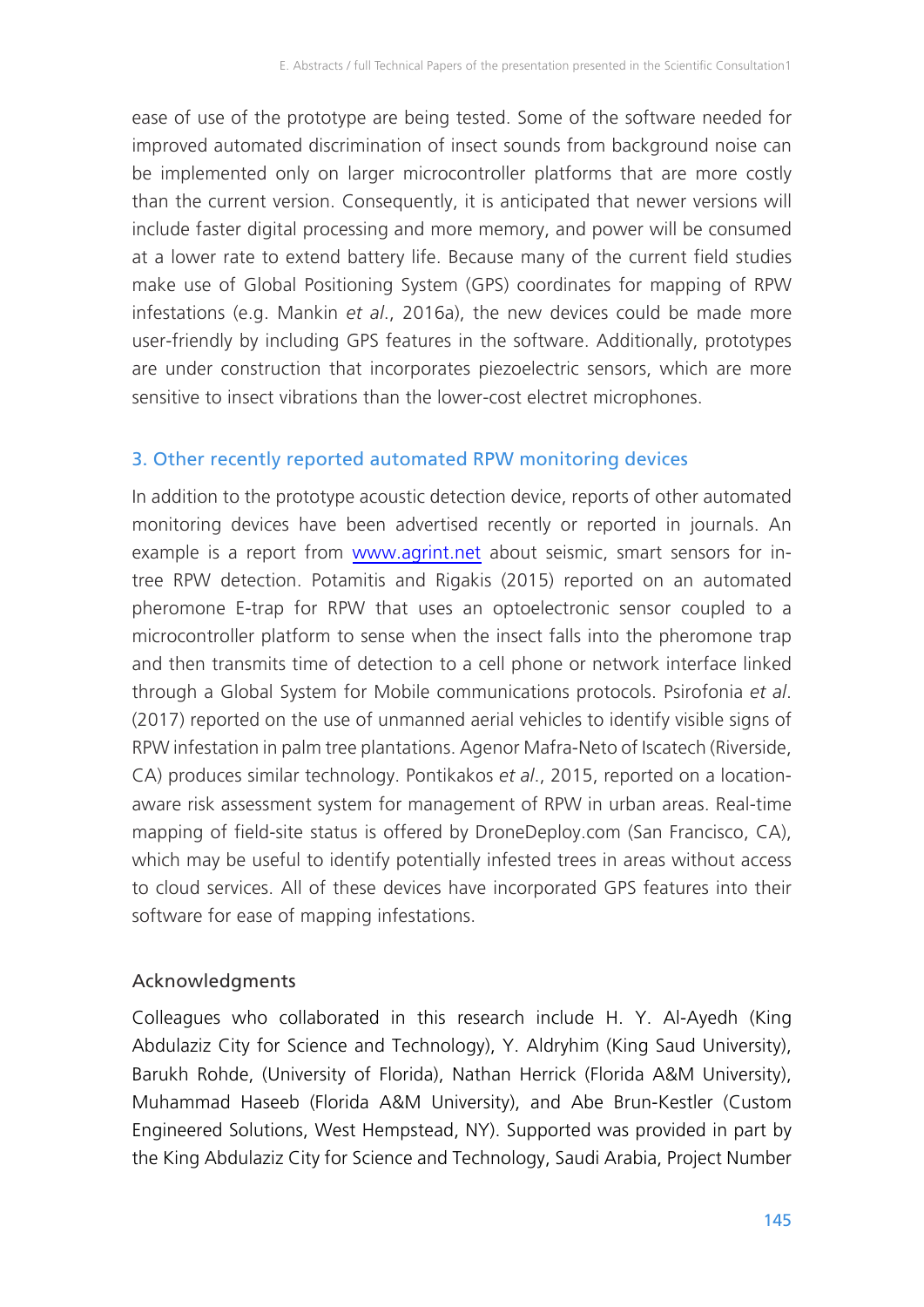597-32. Mention of a trademark or proprietary product is solely for the purpose of providing specific information and does not constitute a guarantee or warranty of the product by the U.S. Department of Agriculture and does not imply its approval to the exclusion of other products that may also be suitable. The USDA is an equal opportunity employer.

## References

- Al-Manie, M. A., Alkanhal, M. I., Al-Ayedh, H. Y., and Al-Zaid H. M. 2003. Signal processing detection of acoustic emissions produced by the red date palm weevil. In: AsiaSENSE 2003 SENSOR 269-274.
- Dosunmu, O. G., Herrick, N. J., Haseeb, M., Hix, R. L., and Mankin R. W. 2014. Acoustic detectability of *Rhynchophorus cruentatus* (Coleoptera: Dryophthoridae). *Fla. Entomol*. 97: 431-438.
- Herrick, N. J., and Mankin, R. W. 2012. Acoustical detection of early instar *Rhynchophorus ferrugineus* (Coleoptera: Curculionidae) in Canary Island date palm, *Phoenix canariensis* (Arecales: Arecacae). *Fla. Entomol*. 95:983-990.
- Laar, B. 2002. The bioacoustic detection of the red palm weevil. http://www. laartech.biz/data/pdf/Red Palm Weevil.pdf; accessed on 9 April 2017.
- Mankin, R. W., Al-Ayedh, H. Y., Aldryhim, Y., and Rohde, B. 2016a. Acoustic detection of *Rhynchophorus ferrugineus* (Coleoptera: Dryophthoridae) and *Oryctes elegans* (Coleoptera: Scarabaeidae) in *Phoenix dactylifera* (Arecales: Arecacae) trees and offshoots in Saudi Arabian orchards. *J.Econ. Entomol*. 109:622-628.
- Mankin, R. W., Mizrach, A., Hetzroni A., Levsky, S., Nakache, Y., and Soroker, V.2008a Temporal and spectral features of sounds of wood-boring beetle larvae: identifiable patterns of activity enable improved discrimination from background noise. *Fla. Entomol*. 91: 241-248.
- Mankin, R. W., Rohde, B., and McNeill, S. 2016b. Vibrational duetting mimics to trap and disrupt mating of the devastating Asian citrus psyllid insect pest. Proc. Meetings Acoustics 25, 010006.
- Mankin, R. W., Smith, M. T., Tropp, J. M., Atkinson, E. B., and Jong, D. Y. 2008b. Detection of *Anoplophora glabripennis* (Coleoptera: Cerambycidae) larvae in different host trees and tissues by automated analyses of sound-impulse frequency and temporal patterns. *J. Econ. Entomol*. 101:836-849.
- Mukhtar, M., Rasool, K. G., Parrella M. P., Sheikh, Q. I., Pain, A., Lopez-Llorca, L. B., Aldryhim, Y. N., Mankin, R. W., and Aldawood, A. S. 2011. New initiatives for management of red palm weevil threats to historical Arabian date palms. *Fla. Entomol*. 94: 733-736.
- Oehlschlager, A. C., McDonald, R. S., Chinchilla, C. M., and Patschke, S. N. 1995. Influence of a pheromone-based mass-trapping system on the distribution of *Rhynchophorus palmarum* (Coleoptera: Curculionidae) in oil palm. *Environ. Entomol*. 24:1005-1012.